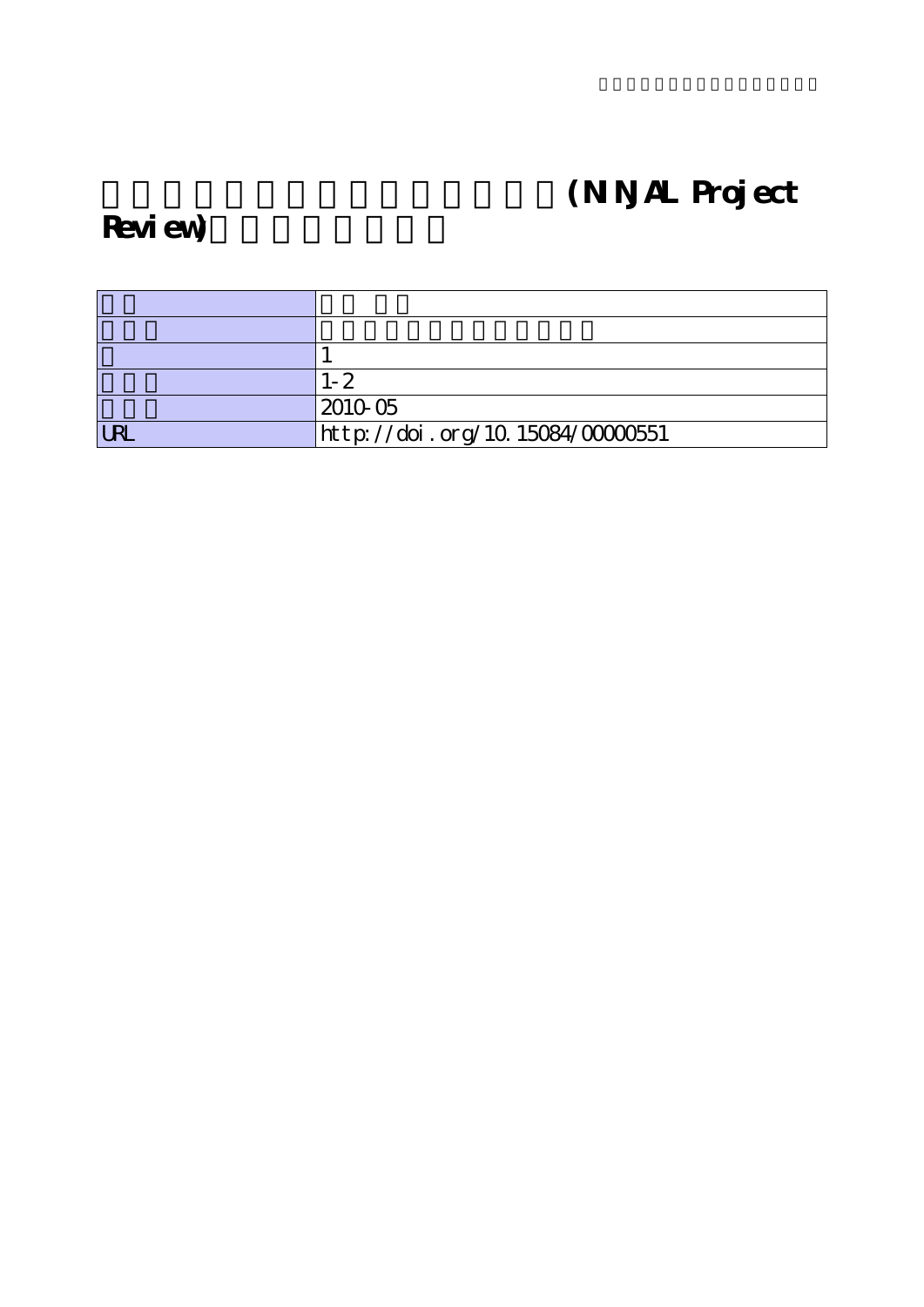## **『国語研プロジェクトレビュー』 (NINJAL Project Review) の刊行にあたって**

国立国語研究所は,2009年10月の大学共同利用機関への移管に伴い,英語名が以前の The National Institute for Japanese LanguageからNational Institute for Japanese Language and Linguisticsに変更されました。Linguisticsという一単語が加わったことは本研究所にとって 画期的なことであり,新しい研究活動への進展を約束しています。新研究所では,これか ら様々なタイプの刊行物を電子媒体あるいは紙媒体でお届けする予定ですが、その中でも この『国語研プロジェクトレビュー』(NINJAL Project Review) はとりわけ重要な役割を 担っています。

大学共同利用機関は,国内外の研究者・研究機関と大規模な共同研究を実施することで 研究の中核的拠点として機能することをミッションのひとつとしています。そのため、新 研究所で行われる研究は基本的に,総てが全国的あるいは国際的なステージで展開する共 同研究であり,その成果の一端を紹介するのが『国語研プロジェクトレビュー』なのです。

『国語研プロジェクトレビュー』は本研究所で実施している共同研究プロジェクトの概要 を広く研究者コミュニティに発信することを意図しています。そのため,ここに掲載され る論文は精緻を尽くしたオリジナル論文というよりむしろ,共同研究の成果の中で既発表 の論文やこれから刊行予定の論文のエッセンスを特定の領域の専門家以外の方々にも読ん でいただけるように整えたものです。この刊行物のタイトルが「レビュー(Review)」と なっているのはそのためです。本誌で新国語研における共同研究プロジェクトの動向を俯 瞰していただき,さらに専門的な資料や詳細な分析等が必要な場合は元論文をご参照いた だきたいと思います。

研究所の動きを少しでも早く知っていただくために,本誌は原則としてウェブで先行発 信します。しかし内容によっては,一年ぐらい後にまとまったものを紙媒体で刊行する場 合もあります。

『国語研プロジェクトレビュー』が研究者の皆様の間に浸透し,より多くの方々が新国語 研に関心を持っていただくことで,国内外における日本語研究の一層の活性化につながれ ば,望外の喜びです。

> 2010年4月1日 国立国語研究所長 **影山太郎**